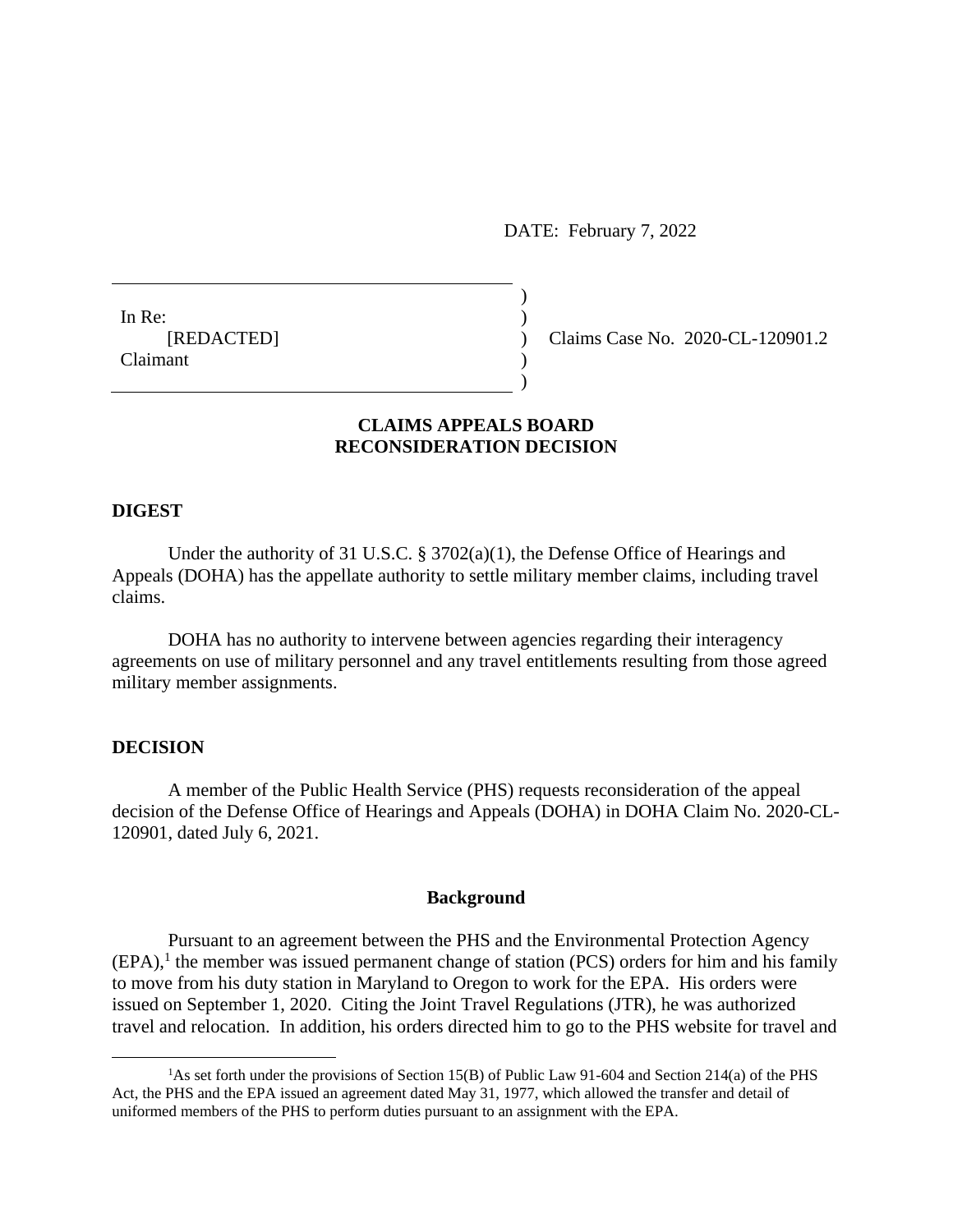relocation information. He executed his move to Oregon but the EPA denied reimbursement of the cost of shipment of his household goods and travel to his new duty station on the basis that he did so prior to receiving the signed travel authorization.

In October 2020 the member appealed the EPA's denial of the reimbursement of \$9,850.23 for his PCS move to the U.S. Civilian Board of Contract Appeals (CBCA). On December 7, 2020, the CBCA determined that they lacked the statutory authority to consider his appeal under 31 U.S.C. § 3702(a)(3) because he was not a federal civilian employee but a uniformed member of the PHS. Therefore, the CBCA transferred the member's appeal to DOHA since DOHA has the appellate statutory authority to consider service member travel and transportation claims under 31 U.S.C.  $\S 3702(a)(1)(A)$ .

In the DOHA appeal decision, the attorney examiner determined that the member, in anticipation of his impending move, reasonably attempted to make plans to safely execute it during the height of the COVID-19 pandemic restrictions on travel. The attorney examiner explained that under the JTR, in specific travel circumstances in need of clarification, DOHA and the CBCA determine how the regulations and departmental instructions should be applied. He noted the unique circumstances in the member's case due to the challenges of COVID-19 and the fluidity of the travel guidance being issued by various DoD and U.S. Government entities. He detailed how beginning in March 2020 many things changed due to COVID-19. Specifically, military members and civilian employees were advised to work from home; in the military, PCS and temporary duty travel (TDY) normality changed; and the JTR was actively augmented by the Secretary of Defense's memorandum and the service issuances. All these changes and measures had the same purpose: keep DoD and U.S. military members and civilian employees, and their families as safe as possible.

The attorney examiner allowed the member's claim under JTR ¶ 050403, *Dependent Travel before an Order is Issued*. He specifically found that the member met the criteria of that paragraph because he was advised that his PCS orders would be issued prior to their issuance and he was eligible for dependent travel and transportation allowances. Further, the U.S. Public Health Service Travel Coordinator/Military Advisory Panel Representative of the Commissioned Corps Headquarters advised DOHA to apply ¶ 050403 to the member's case considering the challenging aspects that the COVID-19 pandemic had in the circumstances surrounding his PCS move.

On August 6, 2021, the EPA requested reconsideration of the DOHA appeal decision. The EPA disagreed with the amount payable to the member for reimbursement of transportation of his household goods. The EPA explained that it has its own relocation department for relocating civilian employees. As such, the EPA has their own service provider that transports household goods. Therefore, if an employee decides to do a Do-It-Yourself (DITY) move, which is an option, the EPA only pays the actual dollar amount of the cost of the move. The EPA determined that the actual cost of the member's move (spent on rentals, tolls, fuel and weigh tickets) was \$2,992.77. The EPA attached the receipts and requested that the actual dollar amount be paid instead of the member's estimated cost of \$7,500.00 for his move.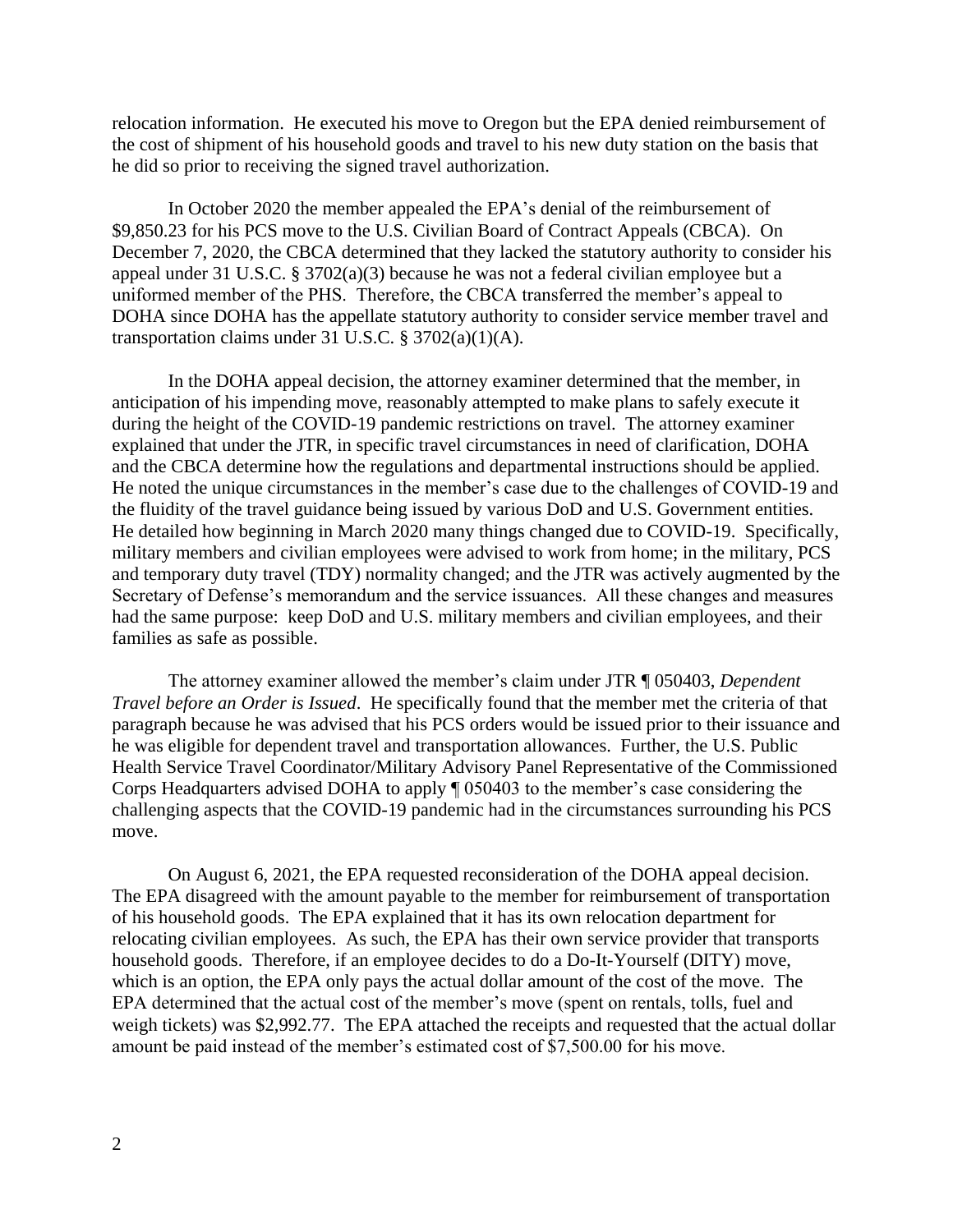Responding to the EPA's reconsideration request, the member stated that the paragraphs in the JTR that should apply to the calculation of the DITY move of his household goods are ¶¶ 051502-C1 and E1-d. He stated that the application of this section of the JTR is also supported by information he found of his services' webpage. He asserted that the government allows an incentive payment for service members who move their own household goods. He stated that in past moves, this has been calculated and paid to him based on the comparable commercial moving rate. He stated that he believes the JTR refers to this as the "Best Value" cost. He stated that the EPA seems to be interpreting the "Best Value" cost as reimbursement of only the moving truck rental and fuel. He stated that he believes the weight of his household goods should also be included, as it was in past moves he has experienced with other agencies.

After receiving both the EPA's and the member's reconsideration requests, the DOHA attorney examiner contacted the PHS Travel Coordinator/Military Advisory Panel Representative and requested that PHS consult with the EPA in order to come to resolution on the issue. The attorney examiner advised the PHS that although the member's orders indicate that the EPA funded his travel, the source of his entitlement for reimbursement as a military member were found in the JTR and the PHS's regulations. On November 15, 2021, PHS advised DOHA that although they met with EPA and had a fruitful meeting, EPA requested a written response from DOHA in this matter.

#### **Discussion**

Under 31 U.S.C. § 3702(a)(1)(A), DOHA has the appellate authority to settle claims involving military member claims for pay and allowances, including travel and transportation. As noted above, the CBCA has the appellate authority to settle claims involving civilian employee travel and transportation. The implementing regulation for DOHA's authority is contained in Department of Defense Instruction 1340.21 (April 12, 2004). Under Instruction ¶ E7.12, a claimant (member) or the Component concerned, or both, may request reconsideration of a DOHA appeal decision. Under Instruction ¶ 2.2 the non-DoD Components are the Coast Guard, when it is not operating as a Service in the Navy under agreement with the Department of Homeland Security, and the Commissioned Corps of the Public Health Service (PHS) and the National Oceanic and Atmospheric Administration (NOAA), under agreements with the Departments of Health and Human Services and Commerce.

In the DOHA appeal decision, the attorney examiner allowed the member's claim for \$9,580.23 in reimbursement for travel expenses for himself and his dependents and the weight of his household goods moved in a DITY PCS move from Maryland to Oregon. The EPA, an agency that is not listed in the Instruction, has requested reconsideration of the calculation of the portion of the claim related to the transportation of his household goods. The member's estimate was \$7,500.00 and the EPA asserts that the member is limited to his actual cost of his household goods move.

As a uniformed service member of the PHS, the member's travel entitlements for his household goods move are set forth under the JTR, specifically ¶ 051502. The member's orders list that the JTR is the authority for his travel and relocation. In addition, his orders reference a PHS website that contain a pamphlet concerning his entitlements. Although the EPA appears to